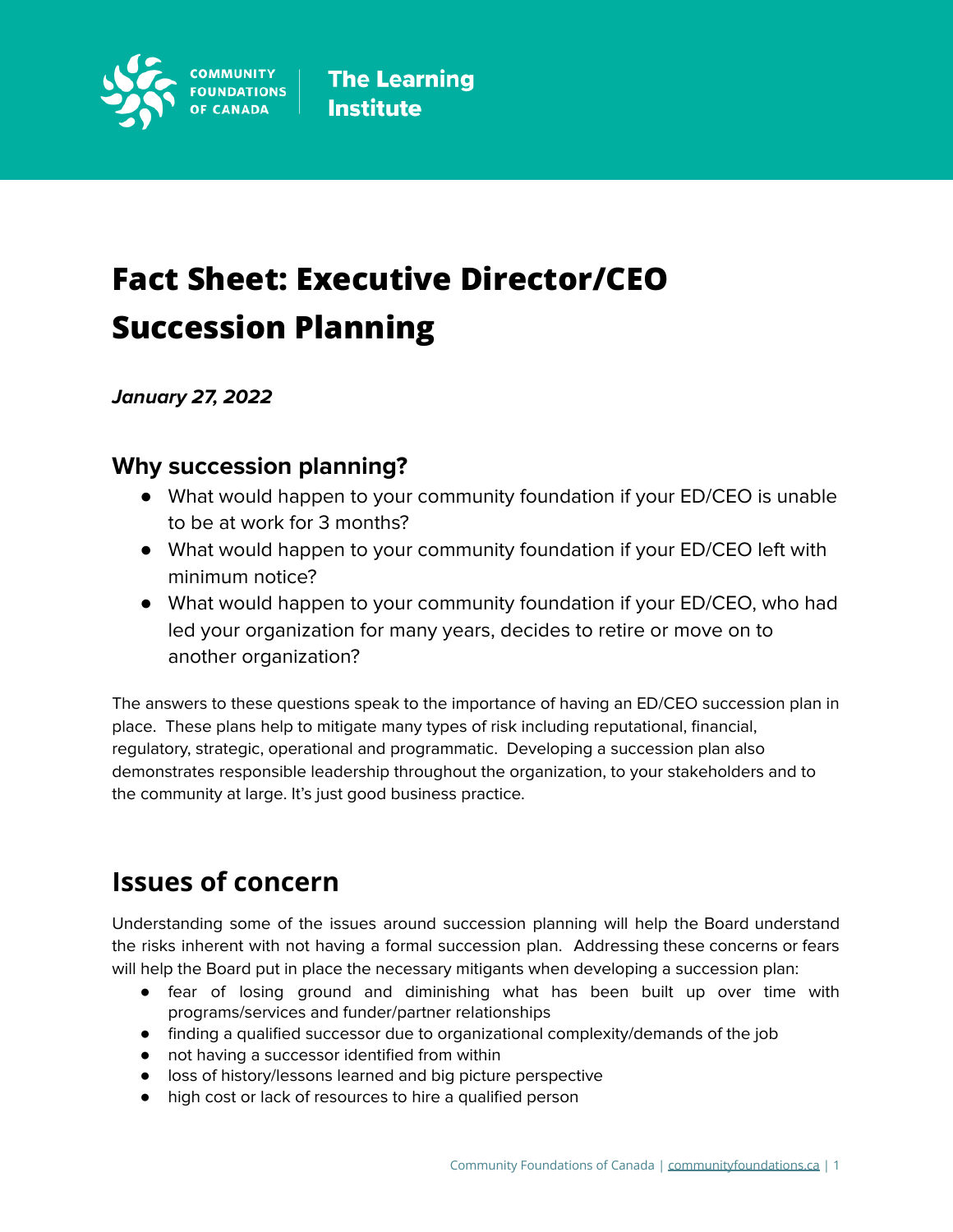

- inability to attract top candidates due to competitive pay and benefits elsewhere
- organization will need to hire more than one person to replace ED/CEO
- maintaining strong fiscal management

### **Getting your ducks in a row (aka being prepared)**

Include review of the plan in the annual risk assessment process and consider the following factors.

### **Organizational sustainability**

- The ED/CEO is only one part of the leadership fabric of the organization. Succession planning needs to include planning for other key management and Board roles. This requires keeping in mind the sequence of departure of multiple key members of the organization, e.g. the retirement of the founding ED/CEO. Expect succession planning to be an iterative process.
- Explore opportunities to build succession planning into existing organization processes.

### **Annual review**

**●** Minimize threat perceived by Board or ED/CEO by creating succession planning process as standard business practice. Embed with other annual review processes such as ED/CEO performance evaluation, annual risk assessment or other.

### **Leadership development**

● Ongoing practice to identify, recruit and develop individuals with the necessary skills to carry out the vision.

### **Assure sustainability during transition**

● ED/CEO assures that systems are strong for maintaining regulatory compliance and back-ups are in place for critical operational functions. The ED/CEO needs to identify his or her priority functions and create delegates.

### **Departure defined**

● Identifying the forward moving goals and determining the skill set required while building the capacity of organization's leadership and operations to sustain beyond the current executive's tenure.

### **Annual ED/CEO review**

● Conduct annual performance evaluations that include a review of the current job description, emergency succession plans and efforts to develop other leaders.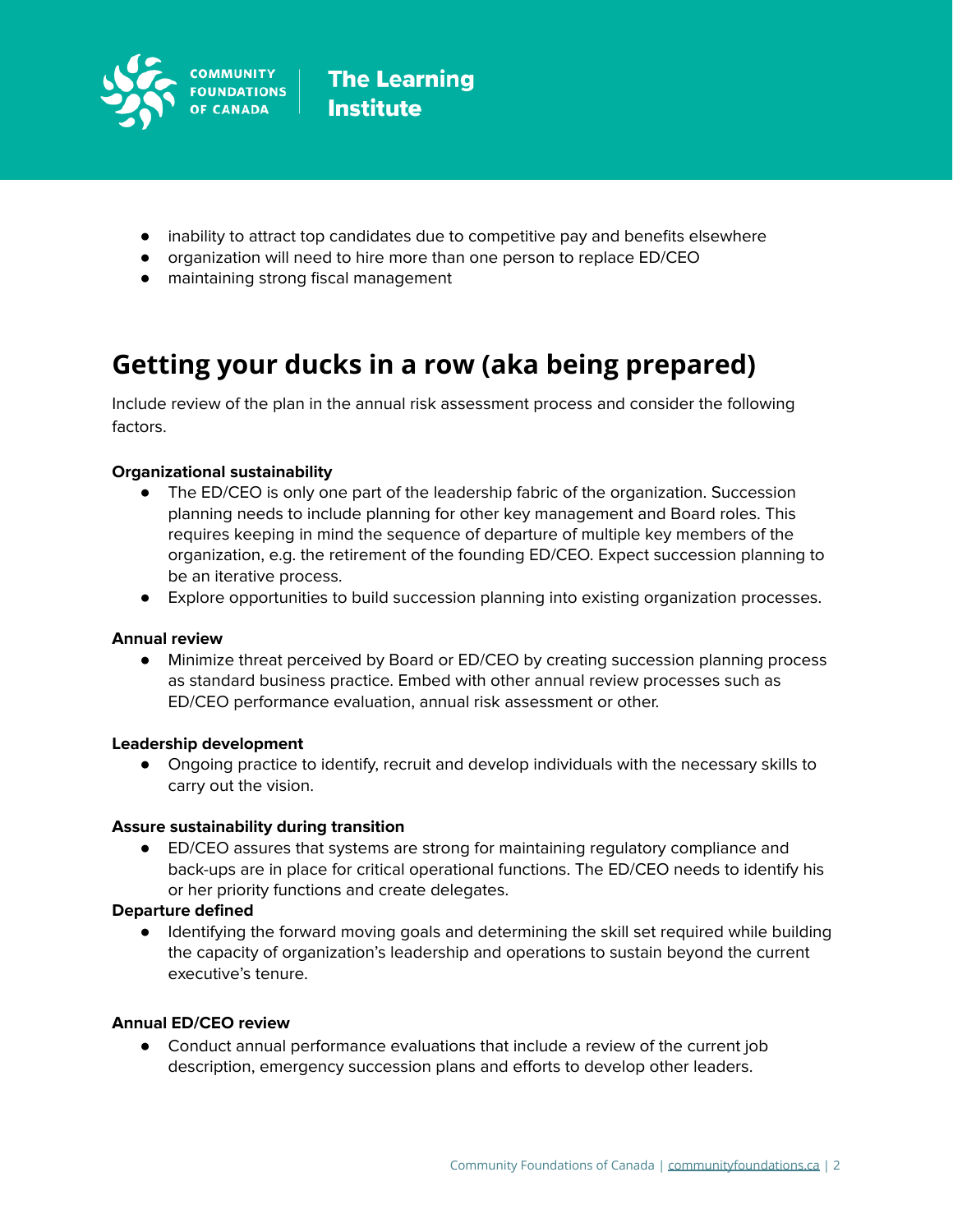

- A succession plan will mature with use and reflection. As ED/CEO gains more experience in their role and as your organization changes, it is important to review and revise the plan.
- Annual performance review should include discussion about succession planning (vacation, emergency and long-term)
- Create a routine review of the long-term succession plan and ED/CEO job description with the Board's each year.
- Ensure job description aligns with strategic plan and is reviewed annually and updated, if needed

### **Employment agreement**

Use Employee Agreement to stipulate the required notice and transition period.

### **Retirement:**

- **●** Minimum of six months' notice
- Up to two years, with the first year as internal
- Planning with Board and made public in second year

### **Resignation**

● Balance between individual and organization's needs with a minimum of 90 days.

### **Transition**

● Explore opportunity to keep departing ED/CEO on a 'retainer' for off-site consultation with incoming ED/CEO for a time-limited period.

### **Short-term/emergency succession plan considerations**

What is the Board's definition of short-term/emergency time frame for enacting this process?

Include review of authorized signers, Board Policy on second and third in command, list of planning documents, list of regulatory compliance documents.

Ensure key leadership and administrative functions can continue without disruption in the event of an unplanned, temporary absence, including

- Key deadlines (for grants, reports, regulatory reports, etc.)
- Key contacts (funders, donors, legislators, auditor, suppliers/vendors, volunteers, etc.)
- Passwords and account numbers
- Emergency contacts for staff and Board members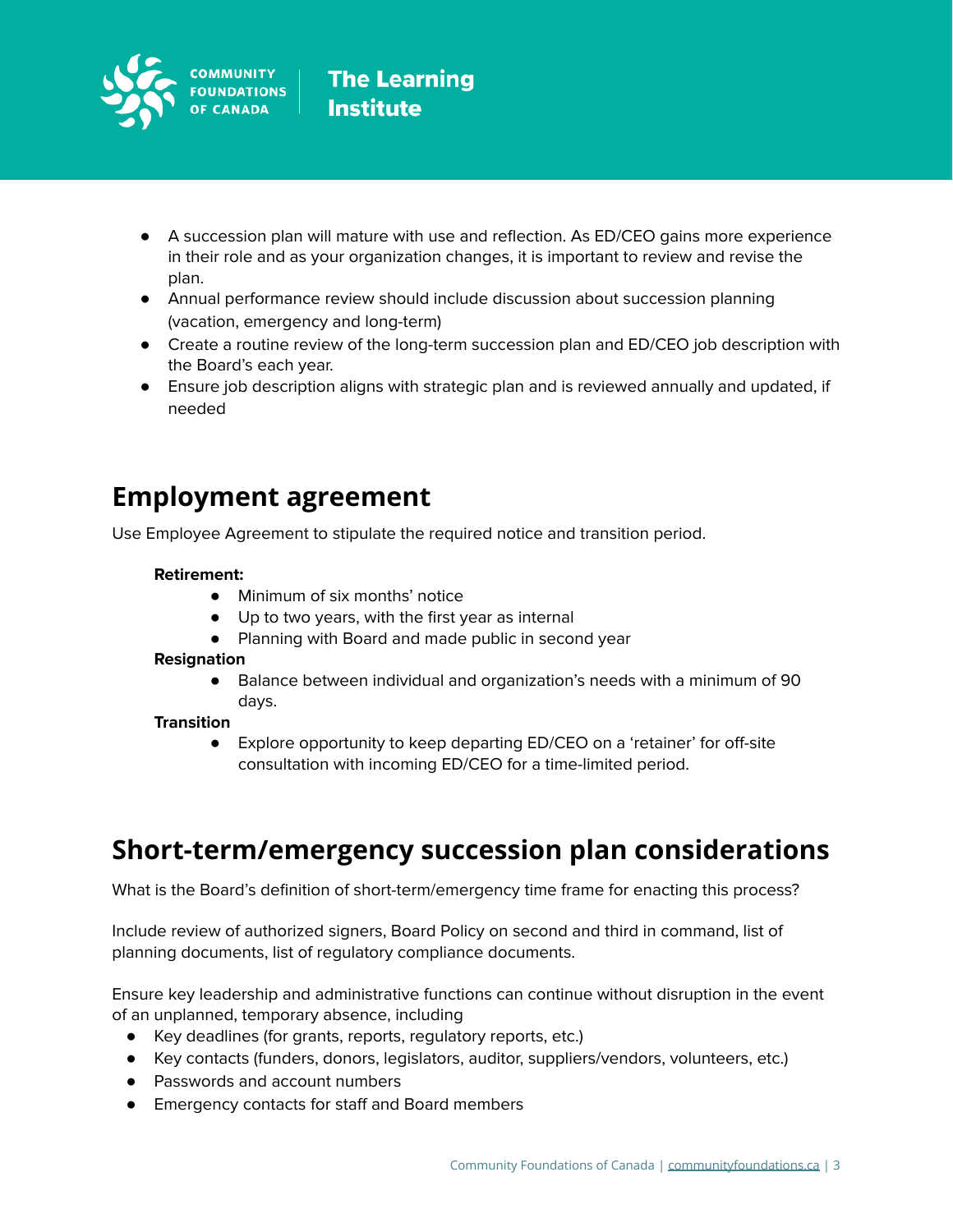

- Details of programs with links to documentation
- Details of operational and administrative practices with links to documents

## **Is there a need for an Acting or Interim ED/CEO?**

Key questions to ask:

- What is the Board's definition of 'interim' for enacting this process?
- What is the ED/CEO departure situation that informs this need (i.e. resignation, retirement)?
- In the absence of the ED/CEO will an Acting or Interim ED/CEO be appointed? If not, how will the current responsibilities of the ED/CEO be handled?
- If so, who or what position becomes the Acting ED/CEO? (options: promotion of one staff to this role, staff work as a team under leadership of Board Chair, hire an individual on a part-time contract). Any other options to consider? What's the risk and what mitigants are in place to manage the risk?
- What is the period of service?
- Whether internal candidates are accepted?
- What are the attributes of typical candidates?
- What are the key points to consider when recruiting a temporary candidate?
- Whether acting/interim ED/CEO be a candidate for permanent position?
- What functions will the Acting ED/CEO be responsible for undertaking?
- What will be the compensation?
- What is their authority?
- What training is in place for the Acting ED/CEO?
- What oversight/support is needed for the Acting ED/CEO?
- How will key stakeholders be notified?

**Internal vs. External:** An interim ED/CEO can be internal or external and have a varying expected duration. Interim ED/CEOs allow the Board time to prepare for the ED/CEO Search.

**Internal Interim** ED/CEOs usually provide short-term operating support. Major changes are typically suspended during this time. External Interim CEOs may be used to prepare the organization for a major change to operating practices or prepare for a merger. It is key to note when recruiting an interim ED/CEO on whether they are eligible to apply for the permanent position.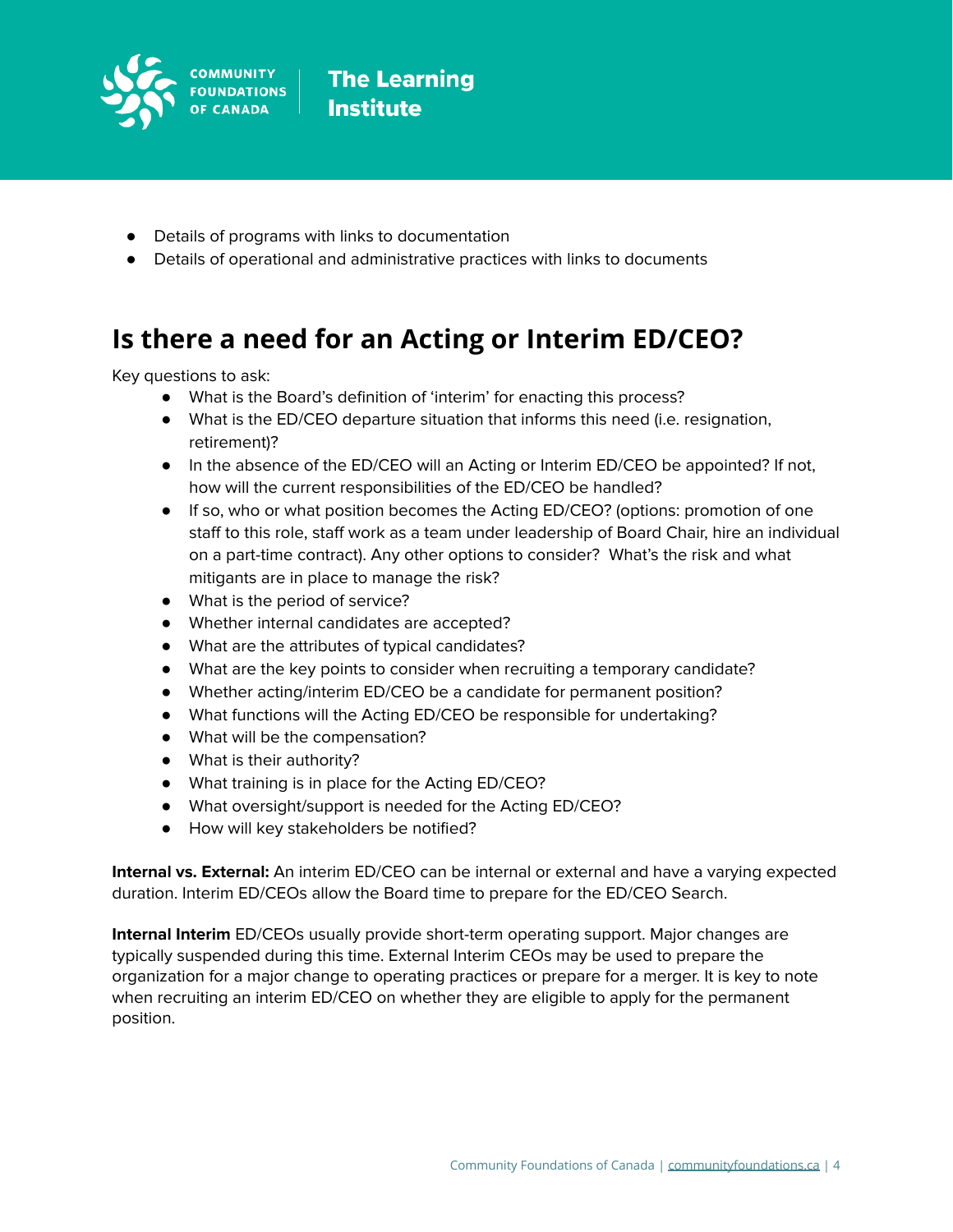

# **Board HR (or newly created Transition) Committee**

During the Interim ED/CEO tenure, the Board HR or Transition Committee should increase the frequency of its meetings to lend additional support and increase communication to stakeholders.

### **Implementing succession plan:**

### **Suspend organizational change**

Suspend major organizational changes, including strategic planning, position changes, compensation packages and reorganization during transition.

### **Create a search framework**

What are the skills, experience and expertise required to move the organization into its aspirational strategic direction?

Is this a time to disrupt the culture of the organization or maintain the organization's culture? Maintaining the organizational culture is more likely achieved with an internal candidate.

What is the desired reputation the incoming ED/CEO will have with the organization's key stakeholders?

Does the departure of the ED/CEO provide an opportunity to merge with another organization?

### **Role of Board**

- *●* Strategic plan:
	- o Board needs to understand how having a succession plan in place is a risk mitigant
	- o Recruitment process overseen by Board members (could be HR or a Transition Committee)
	- o Board must be alert to emotional dynamics throughout the succession planning process
- *●* Clarity on role of Board (on going vis a vis ED/CEO) and during transition:
	- o Transition Framework:
		- Board and ED/CEO discuss departure
		- Board appoints Succession Planning Steering Committee
		- Committee meets and plans departure announcement
		- Board chair meets with staff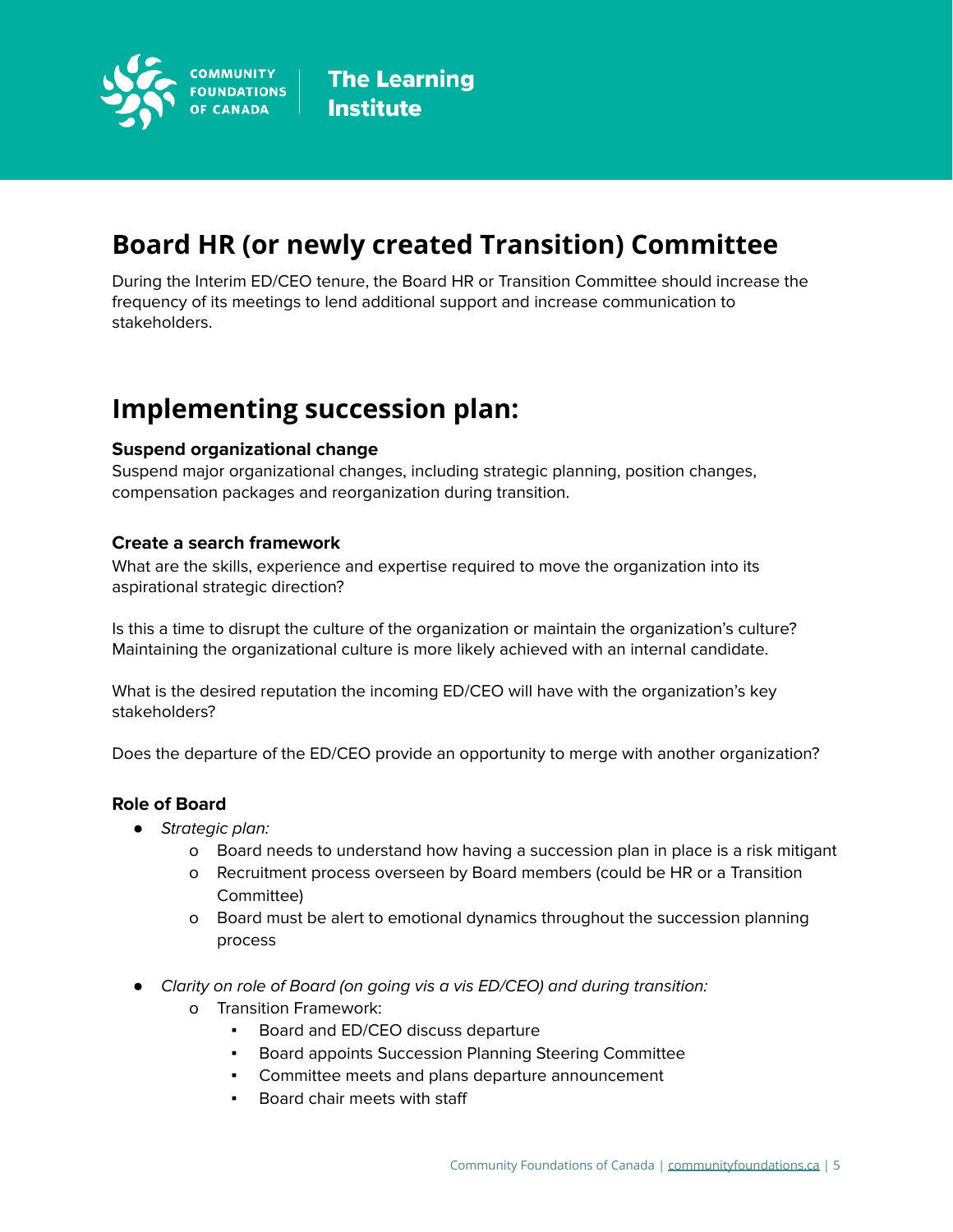

- Organization announces departure publicly
- Committee holds planning session with staff
- Board holds strategic review and leadership planning meeting overseen by **Committee**

### *●* Succession Planning Steering Committee:

This Committee should consist of at least two Board members including the Chair as well as the CEO. Their responsibilities would be to conduct an organizational assessment, formulate key issues to be addressed during succession planning, and help design a working session for the Board (and staff) where the Succession Plan will be developed.

Amongst other things, the organizational review and assessment will include the following:

- Most recent strategic plan
- A statement of guiding principles
- Any documents reflecting recent organizational assessment
- Annual work plans of ED/CEO and most recent financial statements
- A review of Article of Association
- Job descriptions for ED/CEO and Board Members
- Annual Report
- Any documents on file reflecting succession planning

The Committee would develop a general framework for succession planning to facilitate future dialogue to determine which issues will be the major focus of the succession planning work session.

The Committee will meet to review the assessment (the priority issues that will be addressed in the work session) and finalize the succession planning work session agenda. They will also determine what needs to be in the work session meeting packet and what preparation participants must do before the session.

The work session should be no more than a half day involving all Board members and staff to identify the foundation's key strategies and actions that will comprise the succession plan. Suggestions include an opportunity to share stories of the foundation "at its best" as a vehicle for surfacing core values that the staff and Board would like to carry forward through a leadership transition.

Based on the work session, the steering committee will produce a draft succession plan and review it at a subsequent Board Meeting to gather any further input in order to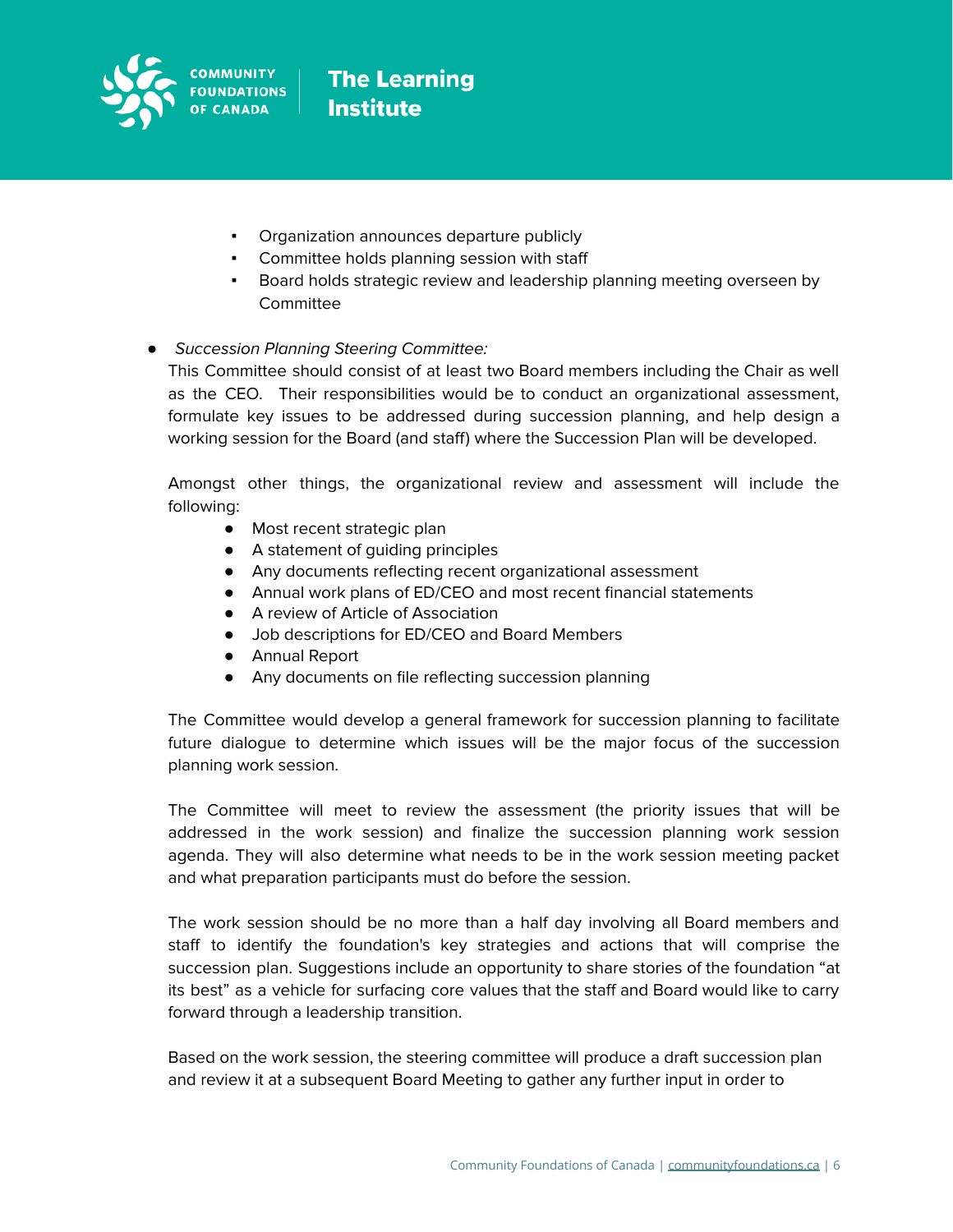

finalize the plan. The steering committee would be responsible for facilitating Board adoption and distribution of the final plan.

### **Search/hiring process**

- Committee holds meetings to develop a job profile and search plan, which may include hiring/managing 3<sup>rd</sup> party firm to manage the search process (note: make sure the firm understands your culture, Board and strategic direction).
- Committee launches search and schedules periodic check-in meetings.
- Committee holds a resume review meeting.
- Committee conducts round one interviews (conducted by Committee).
- Committee holds a second planning session with staff.
- Short listed candidates visit the office and meet with staff.
- Round two interviews (conducted by ExecutiveLeadership).
- Board meets to ratify new ED/CEO.

### **CEO transition**

### **Overlap between CEOs**

- The existing ED/CEO vacates the on-site office from Day 1 and remains available, on-site as needed, to facilitate the transition of official documents, orientation to office logistics, introductions to stakeholders, etc.
- Duration of periodic onsite activities is likely to be between one to four weeks based on the entering ED/CEO's familiarity to the organization and community.

### **Technical Assistance**

● Existing ED/CEO may stay on a retainer to be consulted as needed by the new ED/CEO in an advisory capacity.

### **On-Boarding/orientation**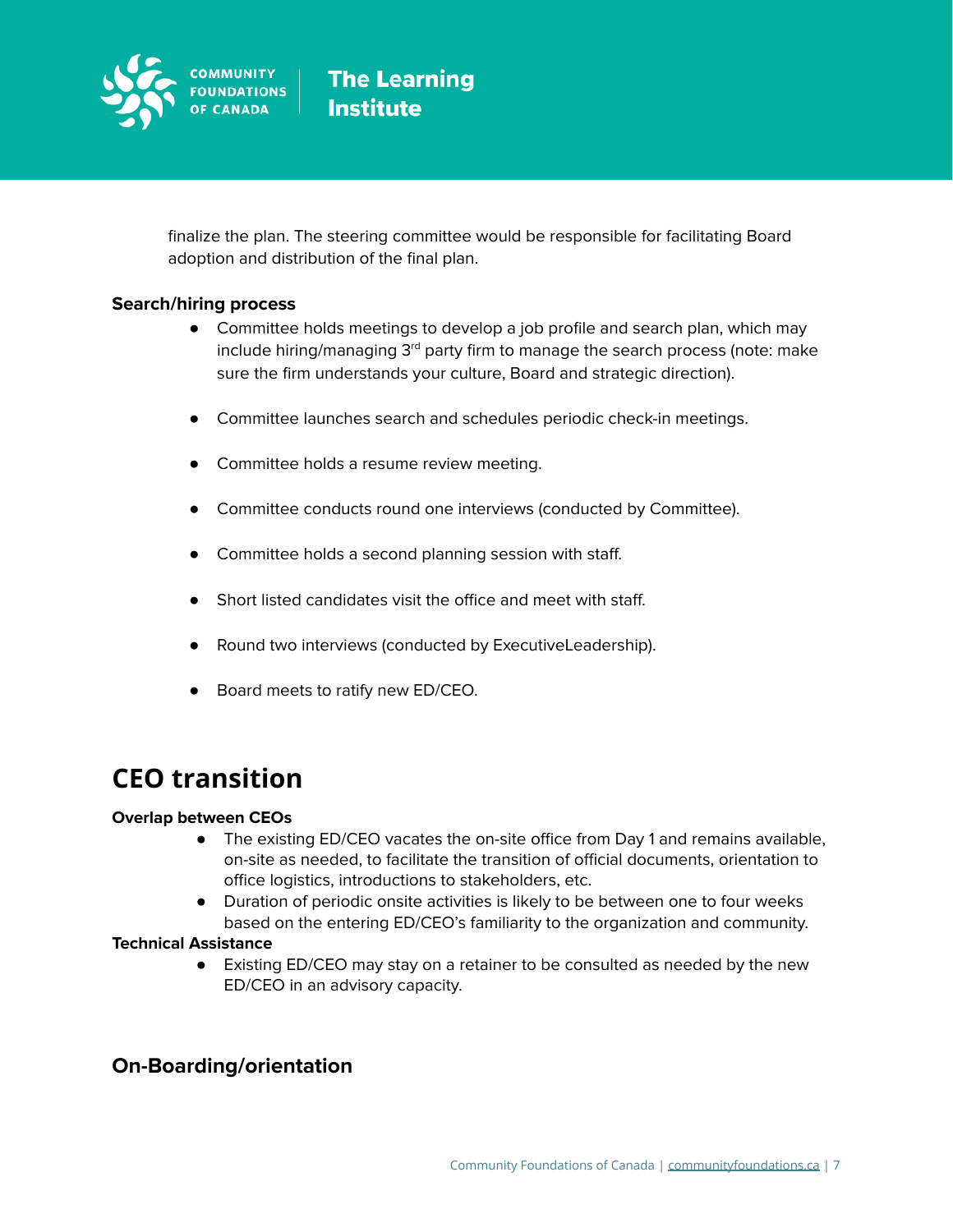

- Committee beings planning for on-Boarding process **see Appendix for sample on-Boarding process**
- Organization announces new ED/CEO
- ED/CEO starts work
- Orientation/post-hire process begins
- ED/CEO completes 90-day plan and engages in 90-day-check-in-review
	- **•** Identify how the incoming ED/CEO will be supported to develop necessary knowledge and skills
	- Six-month evaluation
	- Annual performance evaluation of ED/CEO

Resources:

A Timeless Toolkit for Executive [Succession](https://www.boardeffect.com/blog/timeless-toolkit-executive-succession/) (Board Effect) Acting & Interim Chief [Executives](https://boardsource.org/wp-content/uploads/2017/01/Acting-Interim-CEO.pdf?hsCtaTracking=f3bd9b06-78bc-493a-8854-b14521267ddb%7Cec45c3f6-a8d7-471f-aa30-563a5969ff1f) (BoardSource) Community Foundation of Northwestern Alberta CEO Succession Plan Policy Executive [Transition](https://boardsource.org/nonprofit-executive-transition-timeline/) Timeline (BoardSource) Guide to Nonprofit [Succession](https://nlctb.org/wp-content/uploads/Guide-to-Nonprofit-Succession-Plan-with-Sample-Plan_Amy-Haile_Dec2020.pdf) Plan with Sample Plan (Nonprofit Leadership Centre)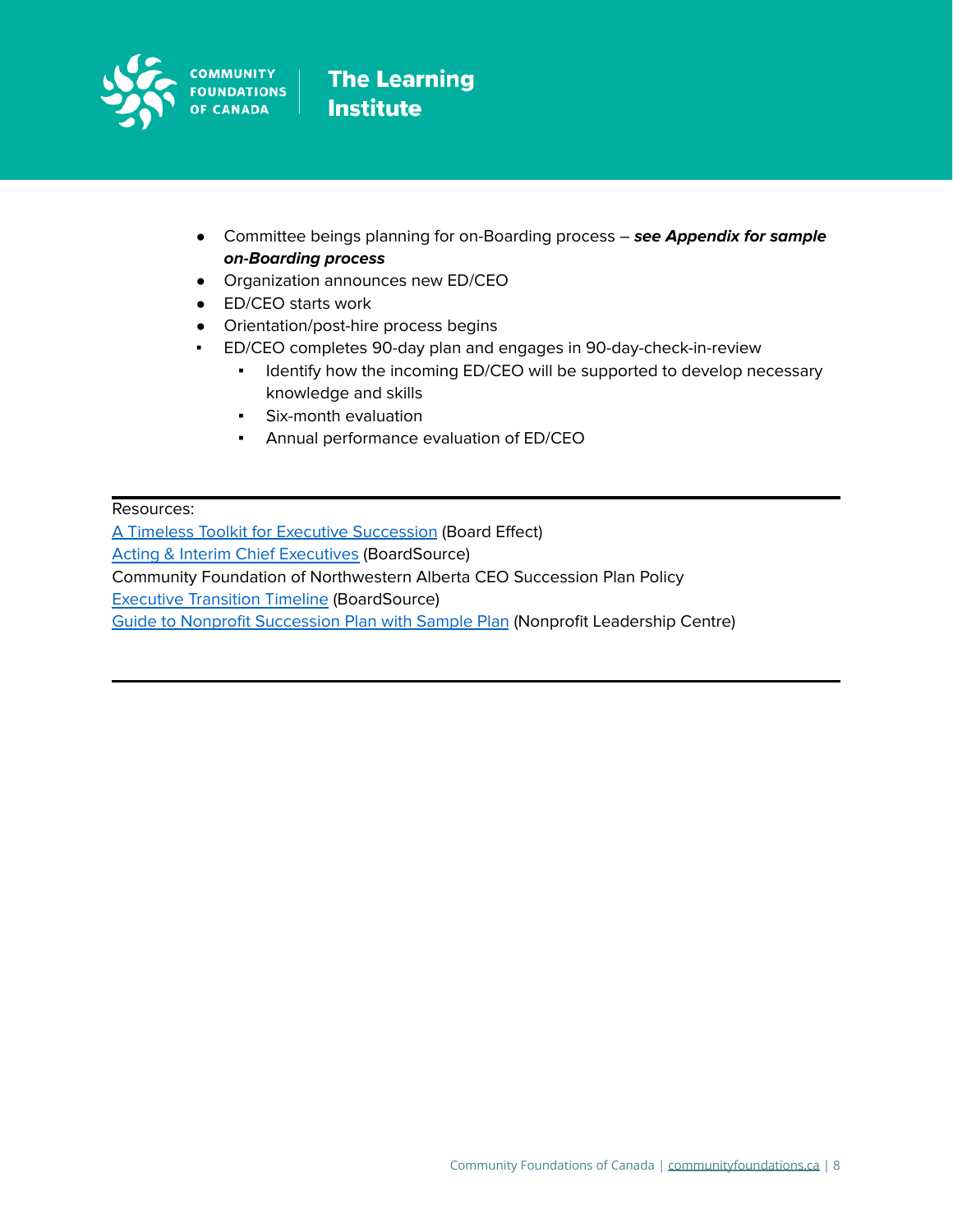

### **APPENDIX NEW EXECUTIVE ONBOARDING TRAINING PLAN**

Setting up the transition for success requires thoughtful investment of the current ED/CEO and Board of Directors time. Executive transitions call on the Board to step up to a higher level of engagement and to lead the organization through a crucial period that will determine its future course.

When a lax onboarding process leaves the new executive struggling to succeed, the organization squanders a crucial learning opportunity and diminishes its effectiveness.

Helping a new executive succeed starts well before that person is hired. The Board needs to be clear about where the organization is headed before recruiting begins. Think three to five years down the road about potential growth, restructuring, new programs, or strategies.

Taking stock of the organization can also help the Board identify any tough choices that it might want to address before the new executive takes over.

Boards can also help facilitate a connection between the incoming and outgoing leaders, even before the new executive starts. It is encouraged to establish weekly appointments with the executive prior to officially starting. New executives are encouraged to build a comprehensive agenda of different topics to develop a learning plan and an action plan. What was I going to do with my first 30, 60, 90 days? What I was going to say in my first staff meeting?

Current ED/CEO and Board Chair to provide information sessions on:

| <b>Topic</b>                                                                                                                                  | <b>Responsibility</b><br><b>of</b> | <b>Date</b><br><b>Completed</b> |
|-----------------------------------------------------------------------------------------------------------------------------------------------|------------------------------------|---------------------------------|
| <b>History of the Organization</b><br>Organization and the "WHY"<br>$\Box$ Overview of Operations<br>Organizational / Board / Staff structure |                                    |                                 |
| Governance<br>Certificate of Incorporation<br><b>CRA Registered Charity documents</b><br><b>Board Governance Policy</b>                       |                                    |                                 |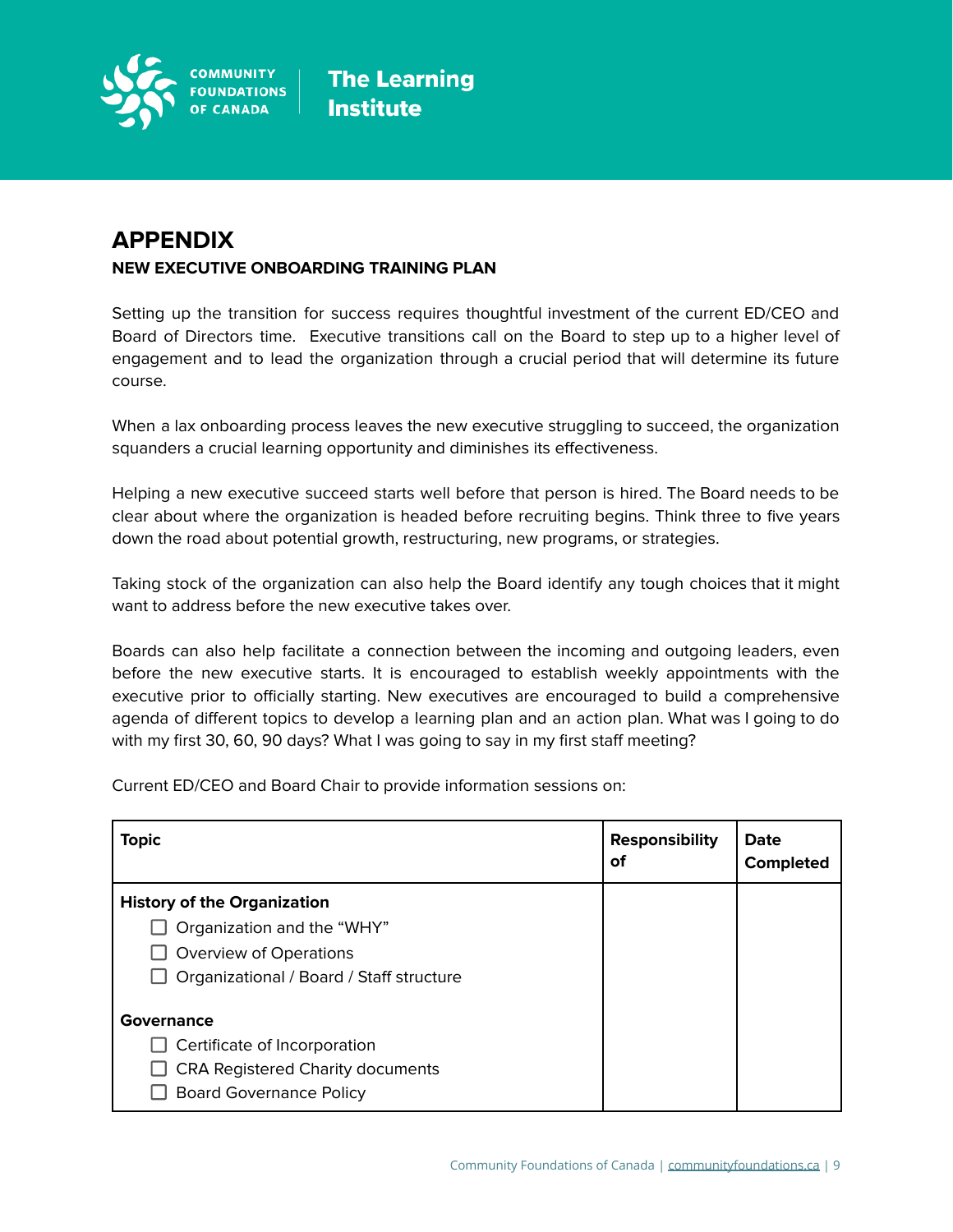

| $\Box$ Imagine Canada Accreditation (if relevant)<br>□ Board and Employee Contact Information<br>$\Box$ Policy Manual<br>$\square$ Vision,<br>Mission,<br>Principals<br>and<br>Values<br>of the<br>organization both locally and nationally<br>$\Box$ Board and committee roles and responsibilities, as well<br>as, Terms of Reference Manual<br>ED/CEO board reporting process and risk management<br>reporting |  |
|-------------------------------------------------------------------------------------------------------------------------------------------------------------------------------------------------------------------------------------------------------------------------------------------------------------------------------------------------------------------------------------------------------------------|--|
| <b>Strategic and Business Plans</b>                                                                                                                                                                                                                                                                                                                                                                               |  |
| $\Box$ Annual Calendar                                                                                                                                                                                                                                                                                                                                                                                            |  |
| $\Box$ Special projects, ie Vital Signs, Community Foundations<br>of Canada special programs                                                                                                                                                                                                                                                                                                                      |  |
| <b>Risk Management strategies</b>                                                                                                                                                                                                                                                                                                                                                                                 |  |
| <b>Financial Management</b>                                                                                                                                                                                                                                                                                                                                                                                       |  |
| Most recent Audited Financial Statements and T3010<br>Filings<br>Internal processes and controls                                                                                                                                                                                                                                                                                                                  |  |
| $\Box$ Monthly and annual reporting                                                                                                                                                                                                                                                                                                                                                                               |  |
| $\Box$ Budget management                                                                                                                                                                                                                                                                                                                                                                                          |  |
| $\Box$ Investment management                                                                                                                                                                                                                                                                                                                                                                                      |  |
| Asset's overview and investment structure                                                                                                                                                                                                                                                                                                                                                                         |  |
| Endowment portfolio<br>O<br>Flow through portfolio<br>$\circ$                                                                                                                                                                                                                                                                                                                                                     |  |
| Operational funds and cost recovery fees<br>O                                                                                                                                                                                                                                                                                                                                                                     |  |
| Grants<br>O                                                                                                                                                                                                                                                                                                                                                                                                       |  |
| <b>Administration and internal controls</b>                                                                                                                                                                                                                                                                                                                                                                       |  |
| Board / Committee Calendar                                                                                                                                                                                                                                                                                                                                                                                        |  |
| Organizational chart                                                                                                                                                                                                                                                                                                                                                                                              |  |
| Staffing roles and responsibilities                                                                                                                                                                                                                                                                                                                                                                               |  |
| Database and/or software progam                                                                                                                                                                                                                                                                                                                                                                                   |  |
| <b>Human Resources Procedures</b>                                                                                                                                                                                                                                                                                                                                                                                 |  |
| Passwords and inventory of systems and programs                                                                                                                                                                                                                                                                                                                                                                   |  |
| Facility lease agreement and relationship                                                                                                                                                                                                                                                                                                                                                                         |  |